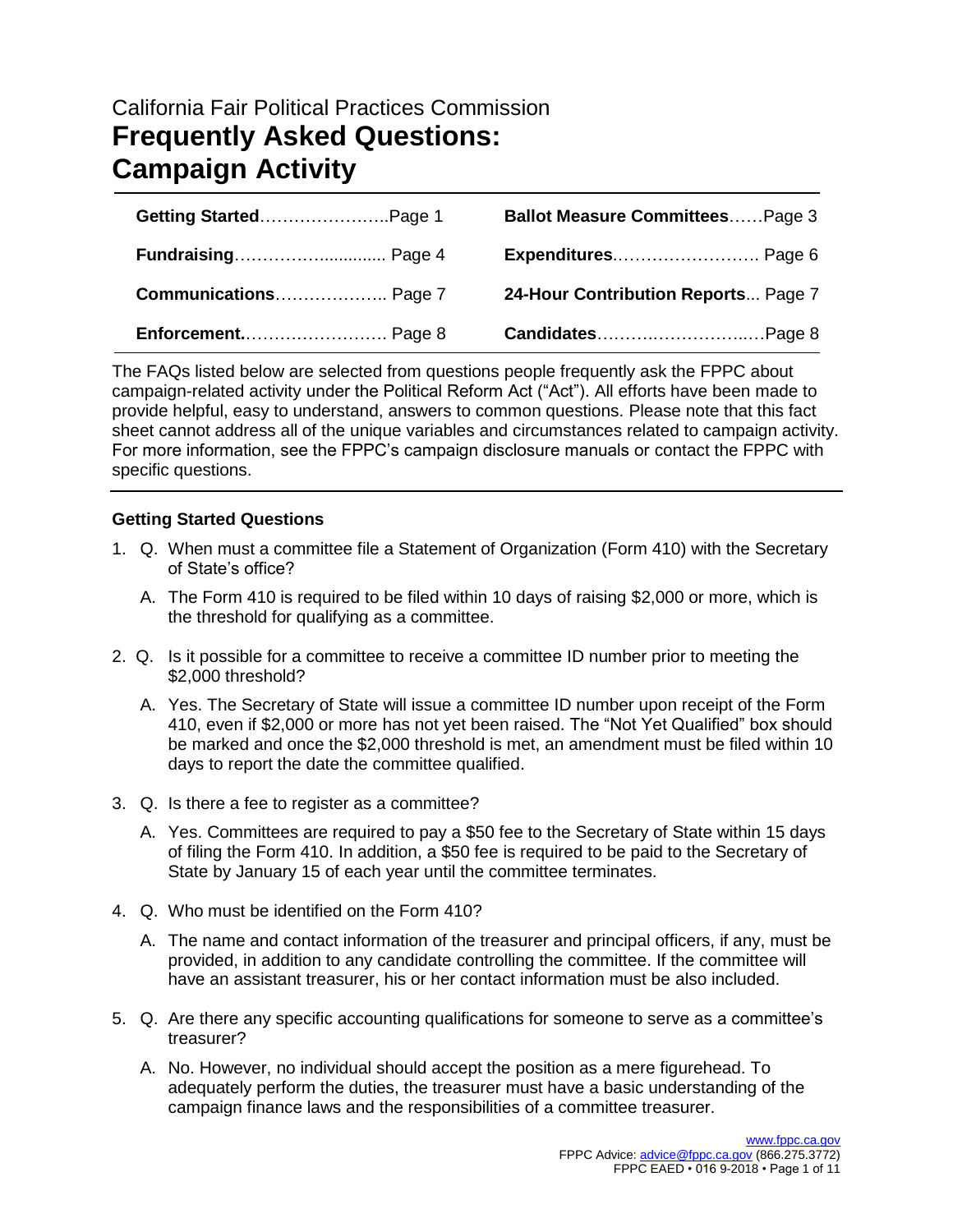- 6. Q. May a candidate serve as his or her committee's treasurer?
	- A. Yes.
- 7. Q. Who is considered the principal officer for a non-candidate controlled committee?
	- A. The principal officer(s) is the individual or individuals responsible for approving the political activities of a committee, including: 1) authorizing the content of committee communications; 2) authorizing the committee's expenditures; and, 3) determining the committee's campaign strategy. The principal officer must ensure that accurate records are maintained and may be held liable for violations. A committee may have several principal officers. If there are more than three individuals serving as principal officers, only three must identified on the Form 410. If no individual other than the treasurer is a principal officer, the treasurer must be identified as both the treasurer and the principal officer.
- 8. Q. After filing a Form 410, what is the next form required to be filed?
	- A. Typically, the Form 497 (24-Hour Contribution Report) is the next required form. In fact, the Form 497 may be required to be filed *before* the Form 410 is required if the committee qualifies within the 90 days before the election or on the date of the election. During this period, a committee must file a Form 497 within 24 hours each time it receives contributions that total in the aggregate \$1,000 or more from a single source.
- 9. Q. What are the requirements for naming a candidate's committee or a committee primarily formed to support or oppose a ballot measure?
	- A. For a candidate's campaign committee, the name must include the candidate's last name, office sought, and year of the election. For example, "Wallace for Supervisor 2020" or "Re-Elect Rosa in 2020 for Water Board" would meet the naming requirements.

For a primarily formed ballot measure committee, the name must include:

- The measure's designation (e.g., Proposition 124; Measure BB);
- The committee's position (support or oppose) on the measure;
- If sponsored, the name(s) of the sponsor(s) (e.g., "sponsored by the Auto Dealers Association");

For a comprehensive list of all committee naming requirements, see the Form 410 instructions.

- 10. Q. May a committee use an electronic recordkeeping system or are records required to be kept on paper?
	- A. Electronic records are permitted so long as all of the required information is collected and recorded in a timely and uniform manner that ensures the information is accurate and reliable. Committees are responsible for ensuring that electronic records can be read and/or printed for auditing purposes during the required retention period – four years from the date the campaign statement was filed.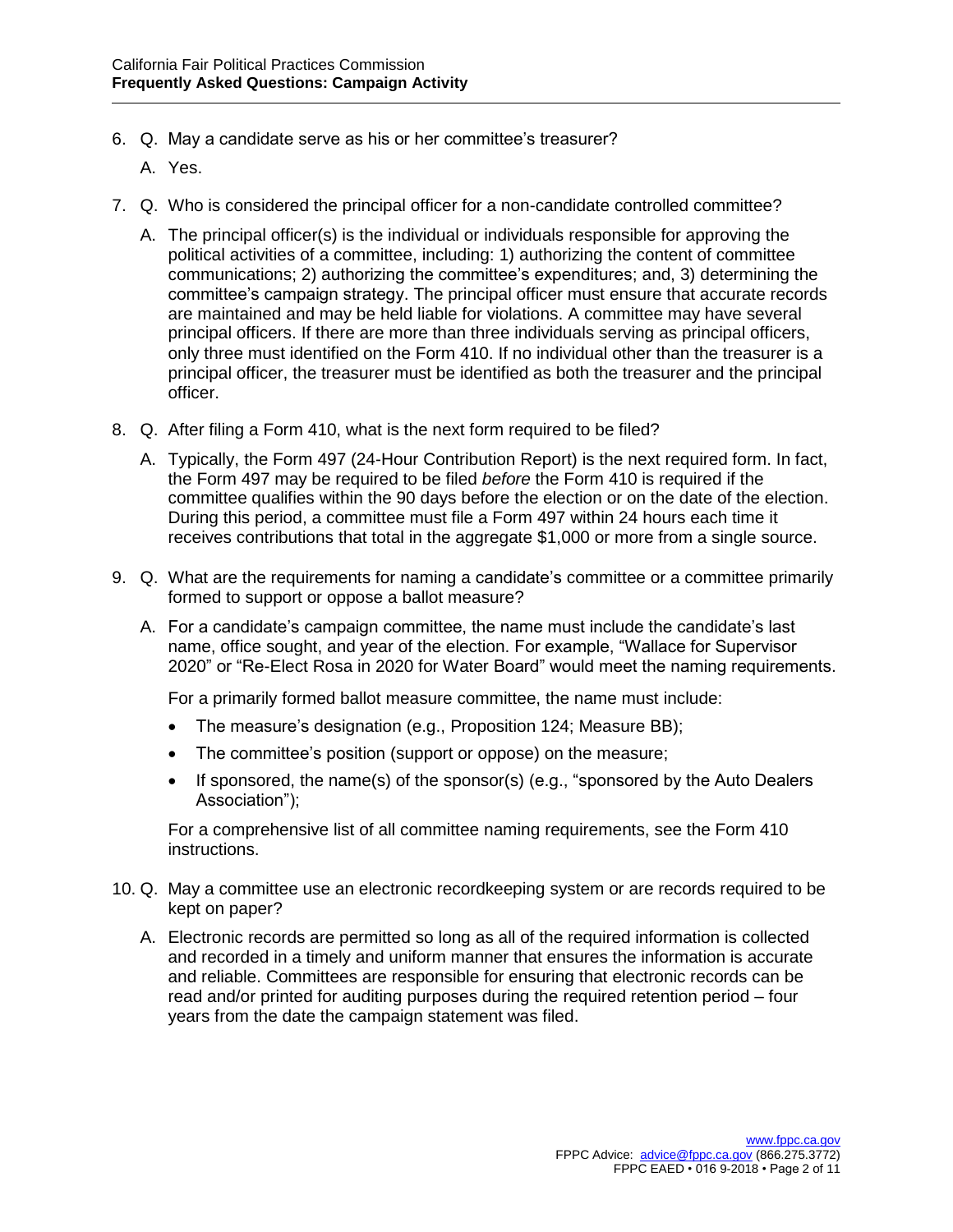- 11. Q. Is a committee required to have a tax ID number?
	- A. The FPPC does not require a tax ID number; however, some banks may require one in order to open a campaign bank account. A tax ID number may be requested through the Internal Revenue Service website, [www.irs.gov.](http://www.irs.gov/)

### **Ballot Measure Committee Questions**

- 12. Q. A group has raised \$2,000 to circulate petitions for a ballot measure. When does the group trigger reporting obligations?
	- A. Reporting obligations begin when proponents start gathering signatures (initiative) or when a legislative body acts to place the proposal on the ballot (referendum). Certain contributions received and expenditures made are required to be disclosed even if they were received or made before the proposal became a measure. (See Campaign Disclosure Manual 3 for details.)
- 13. Q. May a candidate control a ballot measure committee? If so, is the candidate required to file a Form 501 (Candidate Intention Statement)?
	- A. Yes, a candidate may control a ballot measure committee so long as the committee's funds are not used to support the candidate's election or to support or oppose other candidates. The candidate's last name must be included in the committee name and the Form 410 requires specified information to be disclosed related to the measure or measures for which the committee is formed. A Form 501 is not required.
- 14. Q. Are there any special reporting requirements for ballot measure committees controlled by a candidate?
	- A. Ballot measure committees controlled by a **state** officeholder (e.g., Governor, legislator) or a candidate for elective **state** office have additional disclosure requirements when reporting expenditures. For each expenditure of \$100 or more, the committee must identify the measure or potential measure associated with the expenditure. For example, a payment to a campaign consultant for research or polling on a specific measure in a local jurisdiction could state: Research/polling for Measure B, City of Sacramento. A committee's expenditures for operating costs, administrative overhead, fundraising, travel, compliance costs and attorney fees do not require the itemization if the payment cannot be attributed to a specific measure or potential measure.
- 15. Q. During the 90 days before an election, a local primarily formed ballot measure committee for Measure A made a \$10,000 contribution to another primarily formed ballot measure committee for Measure A. Does this contribution trigger the filing of a 24-hour Contribution Report (Form 497)?
	- A. Yes, both committees are required to file a Form 497, even if they are both formed to support the same ballot measure.
- 16. Q. During the 90 days before an election, supporters of a ballot measure, in coordination with the primarily formed ballot measure committee, will be paying for phone banks. The payments will be considered nonmonetary contributions to the primarily formed ballot measure committee. Rather than file several reports, may the committee file one Form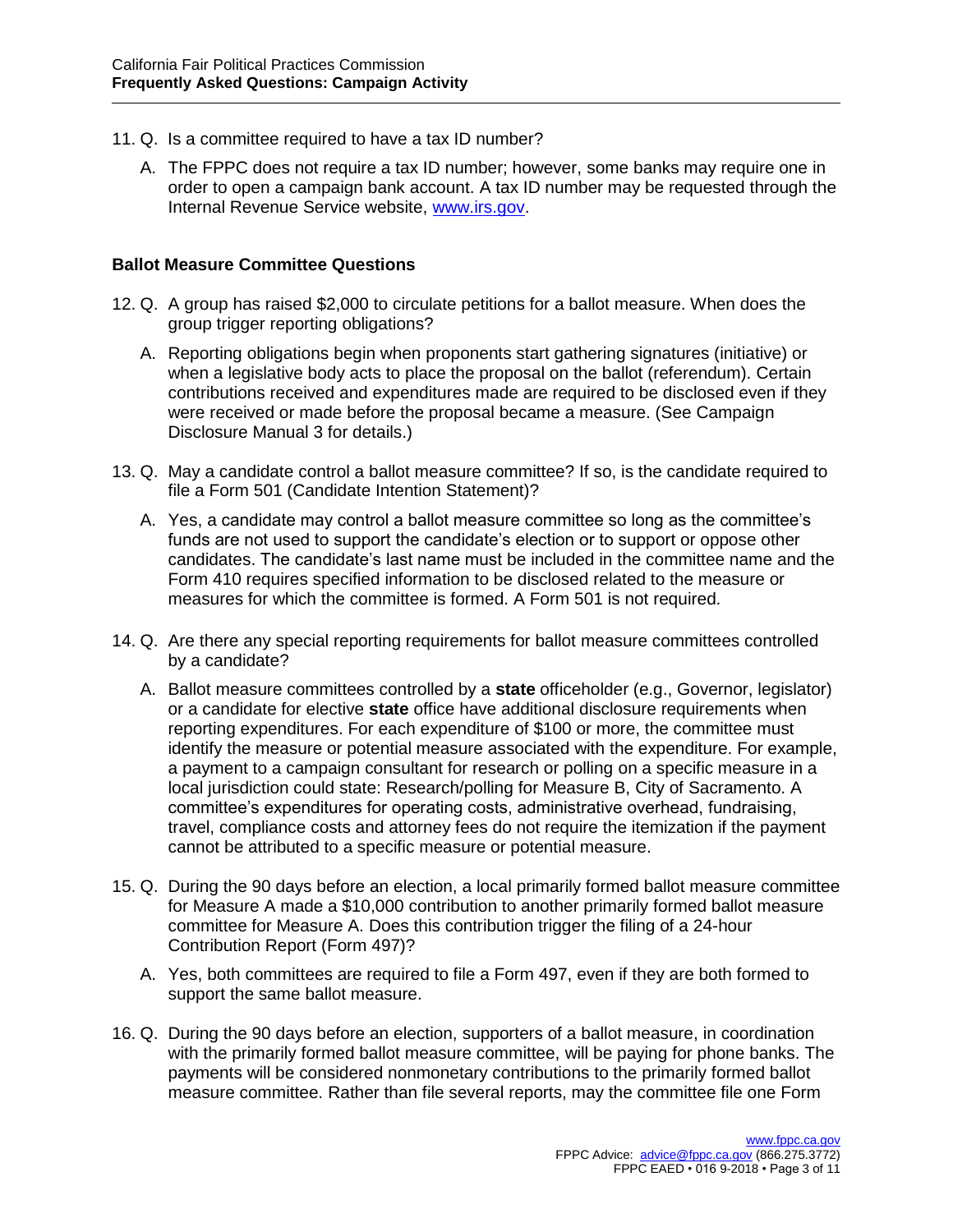497 estimating the value of all nonmonetary contributions anticipated to be received from this source during the 90-day period before the election and on the date of the election?

- A. Yes. The committee may make a good faith estimate of the value that will be contributed during the period. The Form 497 must be filed within 48 hours of receiving the initial \$1,000 in nonmonetary contributions. If the actual value differs from the estimated amount by 20 percent or more, an amendment must be filed within 24 hours of determining the correct amount.
- 17. Q. If a non-profit organization makes a contribution to a primarily formed ballot measure committee, what are the campaign reporting requirements for the non-profit organization?
	- A. Depending on the amount of the contribution and several other factors, the organization may be required to register as a recipient committee and file campaign reports disclosing its donors or the organization may instead qualify as a major donor committee and be required to file the Form 461. To determine the applicable reporting requirements, see the detailed information in the [Multipurpose Organizations Reporting Political Spending](http://www.fppc.ca.gov/content/dam/fppc/NS-Documents/TAD/Campaign%20Documents/057-3-2018%20Multipurpose%20Organizations.pdf)  [fact sheet.](http://www.fppc.ca.gov/content/dam/fppc/NS-Documents/TAD/Campaign%20Documents/057-3-2018%20Multipurpose%20Organizations.pdf)

# **Fundraising Questions**

- 18. Q. If a committee receives two monetary contributions of \$99 from one contributor, must the contributor be itemized?
	- A. Yes. When a person's contributions, including monetary, non-monetary, and loans, aggregate to \$100 or more in a calendar year, the contributor must be itemized on all applicable schedules of the Form 460.
- 19. Q. A committee is hosting a dinner fundraiser. The committee is charging \$100 per person, but the actual cost of the event to the committee will be \$25 per person. When a person purchases a ticket to attend, what amount is considered as the contribution received?
	- A. The contribution received is \$100. The entire cost of the ticket for the fundraiser is the amount of the contribution – the actual costs to the committee are not subtracted from the ticket price.
- 20. Q. A committee is going to charge \$50 per person at their next fundraiser. May an attendee pay with a \$100 bill?
	- A. No. Even if change is immediately provided, a committee may not accept \$100 or more in cash from a single source. The payment must be made by personal check, debit card, or credit card.
- 21. Q. Is volunteer work provided by some people considered a nonmonetary contribution because of the volunteer's profession, such as free legal advice provided by a lawyer or bookkeeping done by a CPA?
	- A. No. Volunteer personal services, regardless of the profession of the individual, are not reportable, so long as the individual providing the services is not paid by a third party.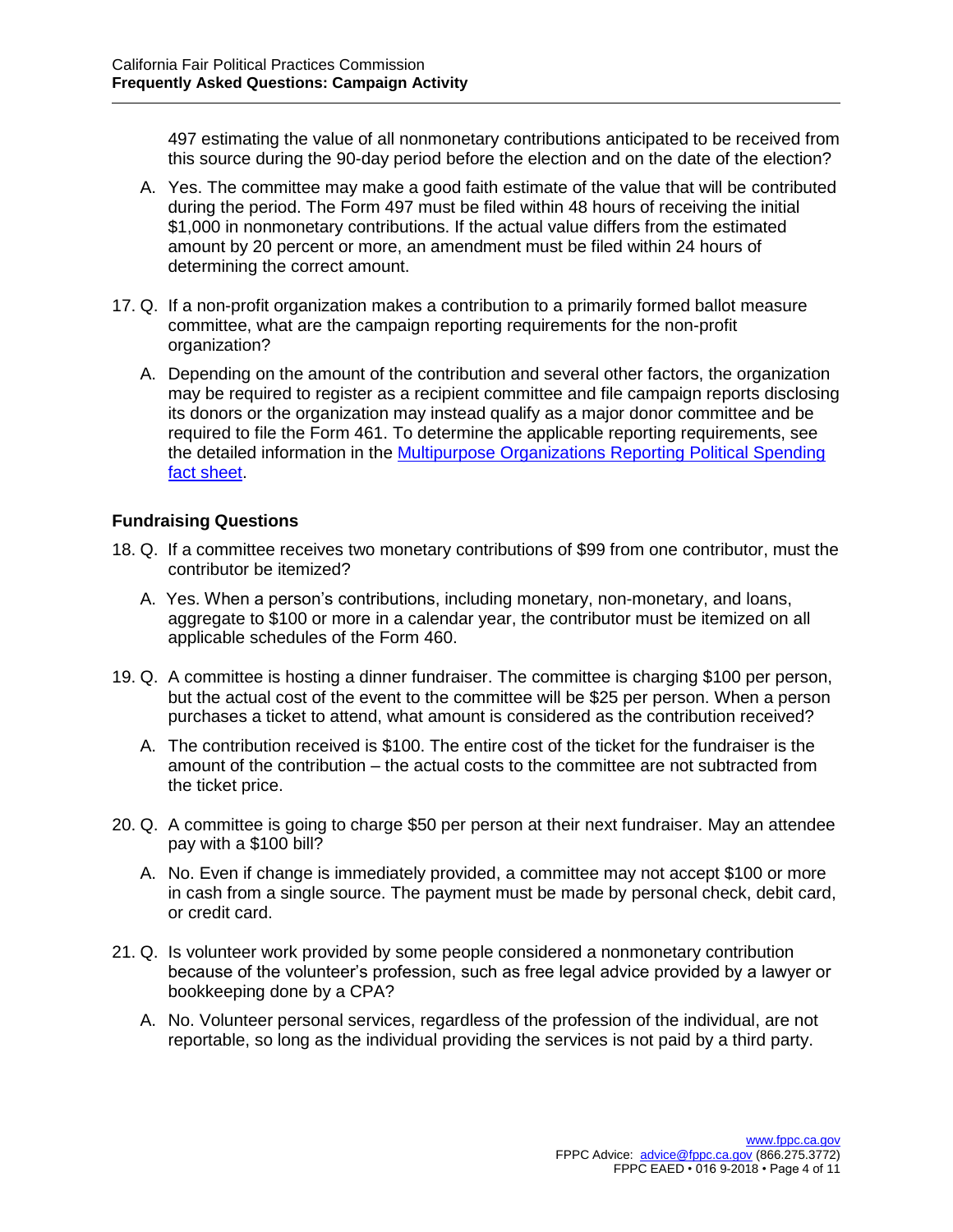- 22. Q. An individual is hosting a fundraising event in her home for a friend who is running for city council. She will spend \$425 to provide tea, coffee, wine, cheese, and fruit. Is the amount she pays for the event considered a nonmonetary contribution to the candidate?
	- A. No. So long as she does not spend more than \$500, the event meets the home/office fundraiser exception. *Note:* The home/office fundraiser exception does not apply to a state lobbyist (or a cohabitant of a lobbyist) or a lobbying firm.
- 23. Q. May a private service, such as PayPal, be used to collect contributions electronically?
	- A. Yes, so long as for each contribution of \$100 or more, (a) the service is able to provide the name of the contributor, and (b) the committee reports all the information needed to meet the statutory recordkeeping requirements, including the name, address, occupation, and employer of individual contributors of \$100 or more. Even if the company deducts a fee from the amount of the contribution, the entire amount of the contribution must be disclosed. The fees charged by the private service are reported as expenditures.
- 24. Q. May a committee accept a contribution in the form of bitcoin, a type of digital currency
	- A. No. Contributions may not be made or received in cryptocurrency.
- 25. Q. If a committee receives a contribution of \$100 from an individual, but the individual did not provide the required occupation and employer information, what should the committee do?
	- A. The individual contributor should be contacted to obtain the occupation and employer information. If the committee is required to report the contribution before the information is received, the committee should indicate on its campaign statement that the information has been requested and the statement will be amended when the information is received. However, if an individual's occupation and employer information is not received within 60 days of receiving the contribution, the contribution must be returned.
- 26. Q. A business donated the use of an employee to work on two ballot measure campaigns during the month before the election. The employee spent a total of seven percent of her compensated time working on one measure and seven percent of her compensated time on the other measure. Since more than 10 percent of her compensated time was not spent on a single campaign, is her compensated time required to be reported as a nonmonetary contribution to the ballot measure committees from her employer?
	- A. Yes. If an employee spends more than 10 percent of his or her compensated time working on campaign activity (one or multiple campaigns) in a calendar month, a nonmonetary contribution from the business must be reported. In this situation, each ballot measure committee must report a nonmonetary contribution in the amount of seven percent of the employee's compensated time. The value of the nonmonetary contribution is based on her gross salary; standard benefits (i.e., retirement and health care) do not need to be counted.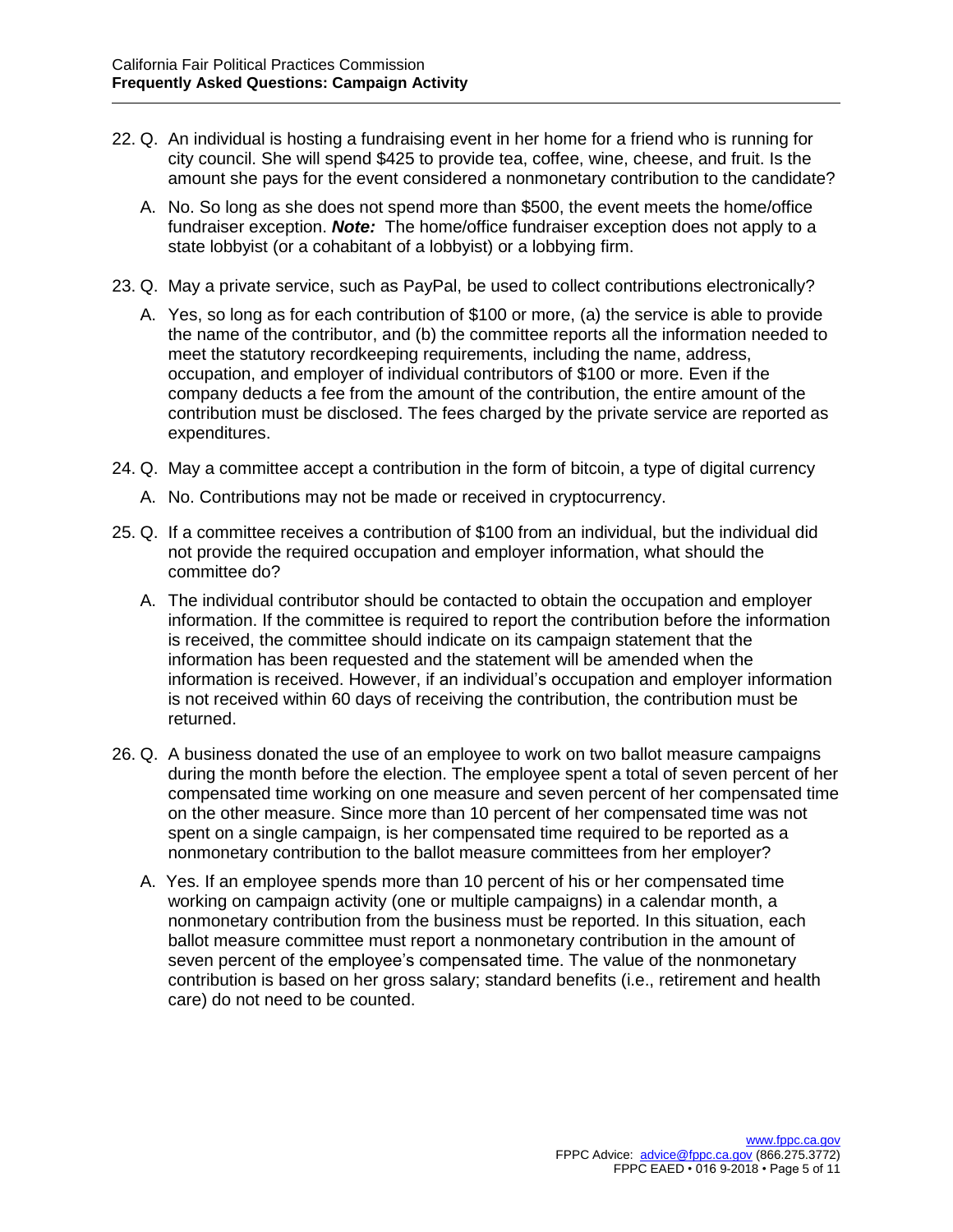- 27. Q. If a committee receives a large contribution from an individual or entity, are there any special noticing requirements?
	- A. Yes. Generally, if a committee receives a contribution of \$5,000 or more from an individual or entity, the committee must notify the contributor in writing *within two weeks* that he or she may need to file a major donor report. In the 90 days before an election, if a contribution of \$10,000 or more is received, the notification must be sent *within one week*. Language for the notice is found in the applicable campaign disclosure manual. An individual or entity qualifies as a major donor if contributions totaling \$10,000 or more are made in a calendar year to California (state and local) candidates and committees.

### **Expenditure Questions**

- 28. Q. How does a committee report printing expenses of \$100 or more paid for with the committee's credit card?
	- A. The name and address of the credit card company and the amount paid must be listed on Schedule E or F of the Form 460, and the printing vendor's name and address must be listed underneath with the amount paid to that vendor. Another example of "subvendor" reporting is when a campaign consultant purchases television advertisements, the names of the stations that air the advertisements must listed. The campaign disclosure manuals contain examples of how to report subvendors on the Form 460.
- 29. Q. Is it permissible for a committee to have an agreement with an independent contractor (e.g., committee fundraiser) to pay additional money if fundraising goals are surpassed?
	- A. Yes, under the Act, a contingency agreement may be made, such as a committee paying a bonus to a contractor if fundraising goals are met or a committee not paying a contractor unless a particular outcome is achieved. The arrangement should be made as part of a written contract. (Note that the Act strictly prohibits contingency fees to a lobbyist for the outcome of legislation or to a placement agent for securing an investment from a state retirement board.)
- 30. Q. Is it permissible to purchase gifts using campaign funds?
	- A. Campaign funds may be used to purchase a gift only if the payment is *directly related* to a political, legislative, or governmental purpose. Detailed information on the permissible use of campaign funds may be found in the [campaign disclosure manuals.](http://www.fppc.ca.gov/learn/campaign-rules/campaign-disclosure-manuals.html) In addition, there are special reporting rules for candidate controlled committees when reporting expenditures for gifts, meals, and travel. (See Question #57 below.)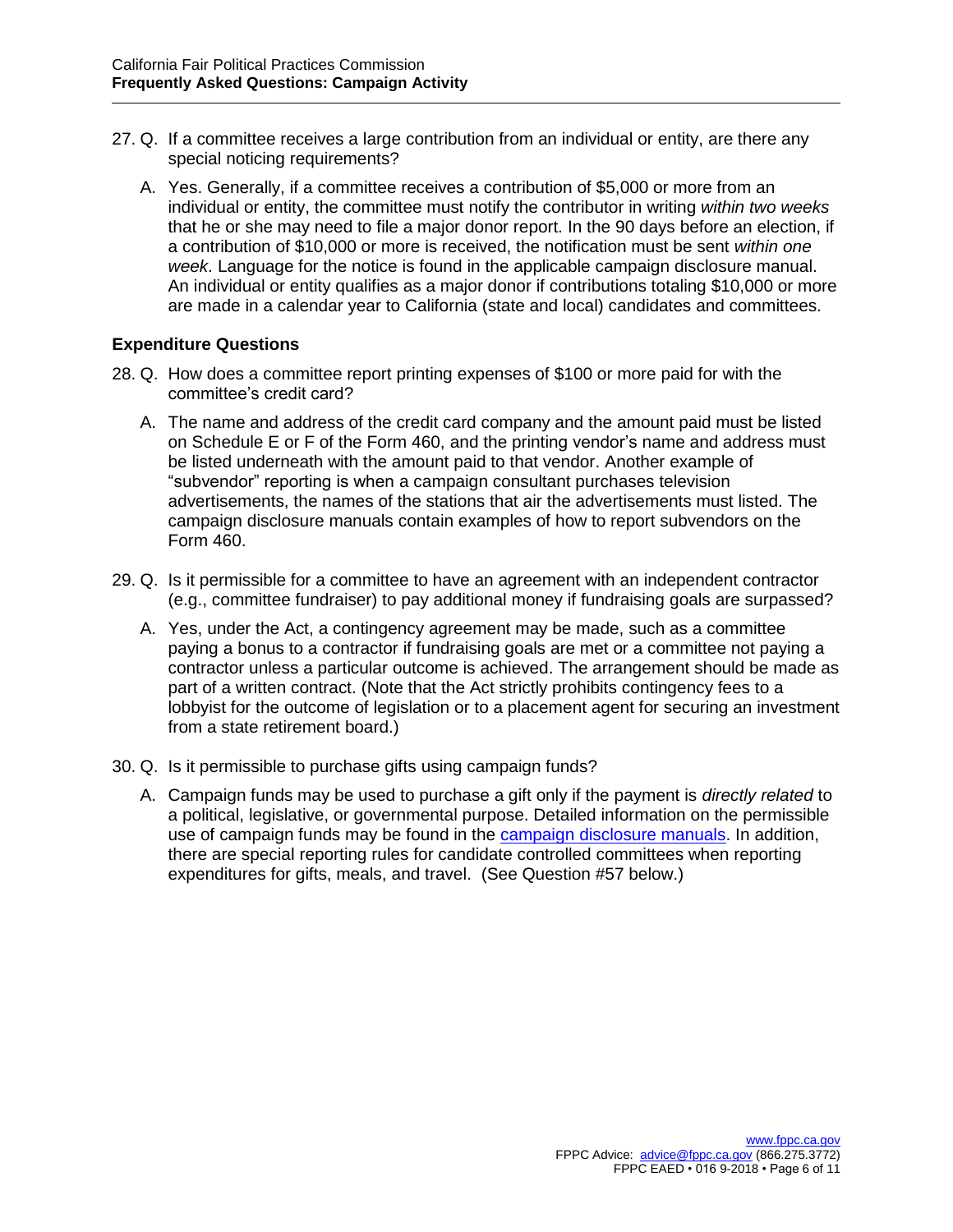# **Communications Questions**

- 31. Q. What are the disclosure requirements for a mass mailing sent by a candidate?
	- A. When a candidate sends a mass mailing (more than 200 pieces of the same or similar mail in a calendar month), the words "paid for by" and the name and address of the candidate's committee must appear on the outside of the mailing in no less than sixpoint type and in a color that contrasts with the background. If two or more candidate controlled committees pay for the mailer, the name and address of at least one of the committees must be shown on the outside and the names and addresses of all committees must appear on at least one insert. The committee ID number is not required to be included, but the FPPC recommends that committees include the committee ID number on all public campaign materials.
- 32. Q. If a committee has more than one address, may any of the addresses be used on mass mailings?
	- A. Any address that is on the committee's Statement of Organization (Form 410) on file with the Secretary of State's office may be used.
- 33. Q. Are emails sent by a candidate's committee required to include an advertisement disclaimer statement?
	- A. Yes. Mass mailings, including emails, must include a "paid for by" disclaimer (e.g., "Paid for by Jones for Supervisor 2020").
- 34. Q. How does a committee report payments made to a person to provide favorable or unfavorable content on an Internet site about a candidate or ballot measure?
	- A. For each payment of \$100 or more, use the code "WEB" and report the amount of the payment, the payee, the name of the individual providing content, and the website name or URL on which the communication is published in the first instance.
- 35. Q. Does a candidate or committee incur reporting obligations if an unpaid blogger or other individual endorses his or her candidacy in their Internet communications?
	- A. No. Uncompensated Internet activity, including blogging, social networking, sending or forwarding an email, or providing a link to a website, does not trigger a reporting obligation.
- 36. Q. Does the FPPC have a summary of the requirements for disclaimers on advertisements?
	- A. Yes, a summary of the requirements, as well as charts for each type of committee are available [here.](http://www.fppc.ca.gov/learn/campaign-rules/campaign-advertising-requirements-restrictions.html)

# **24-Hour Contribution (Form 497) Report Questions**

37. Q. If a contribution of \$1,000 or more is made to one of a candidate's campaign committees (e.g., legal defense, ballot measure, past election), but not to the committee that is formed for the election triggering the 90-day reporting, are the candidate and/or the donor required to file a Form 497?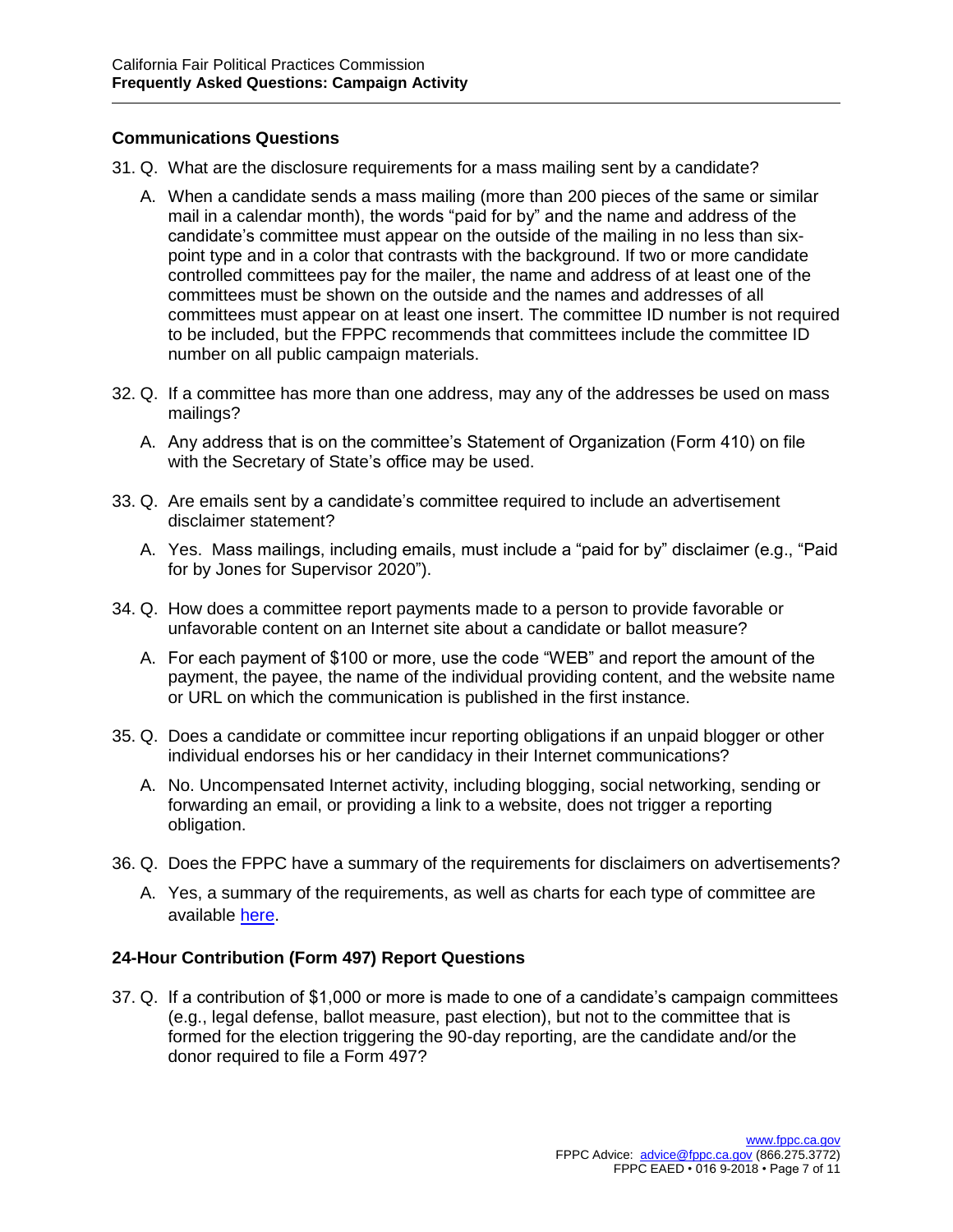- A. Yes. When a candidate is in a 90-day reporting period, each contribution of \$1,000 or more to any of his or her committees requires the Form 497 to be filed by both the candidate and the donor.
- 38. Q. During the 90-day reporting period, must a candidate file a Form 497 if a contribution of \$500 is received by one of the candidate's campaign committees (e.g., legal defense, ballot measure, past election) and another contribution of \$500 from the same donor is received by the committee that is formed for the election triggering 90-day reporting?
	- A. No. Because a single committee did not receive \$1,000 or more, the candidate is not required to file a Form 497. The donor is also not required to file a Form 497 as the donor did not make a contribution of \$1,000 or more to a single committee.
- 39. Q. A candidate received \$500 from a donor for the special primary election a few days before the election, and another \$500 from the same donor a few days after the primary election when the candidate moved to the special general election. Both contributions were received during the 90 days before the general election. Is a Form 497 required to be filed by the donor and/or the candidate?
	- A. No. Because \$1,000 or more was not received in connection with one election, the Form 497 is not required to be filed.
- 40. Q. Must a candidate file a Form 497 if, during the 90 days before the election or on the date of the election, he or she makes a contribution of \$1,000 or more from personal funds to his or her campaign?
	- A. Yes. The candidate's personal funds are contributions and subject to reporting in the same manner as other contributions received.
- 41. Q. What are the 24-hour contribution report (Form 497) requirements for contributions received by a political party committee?
	- A. A political party must report each contribution of \$1,000 or more received within 90 days of *any* state election or on the date of a state election (including a special election). If the contributor is a committee, the contributor must also file the Form 497 within 24 hours.

# **Enforcement Question**

42. Q. If a campaign statement is filed late, what are the potential consequences?

A. The filing officer with whom the statement is required to be filed may assess a fine of up to \$10 for each day that the statement is late (or up to \$20 per day for a statement and a copy). In addition, filing officers are required by law to refer non-filers to an enforcement authority. If a matter is referred to the FPPC's Enforcement Division for failure to file, the fine may increase up to a maximum of \$5,000 per violation. In 2017, 149 committees were fined by the FPPC for failing to timely file campaign statements.

# **Candidate Questions**

- 43. Q. When may a candidate begin to solicit and raise funds for an election?
	- A. Upon filing a Candidate Intention Statement (Form 501), a candidate may begin to solicit and receive contributions. The Form 501 is considered filed when it is personally delivered or placed in the mail to the filing officer.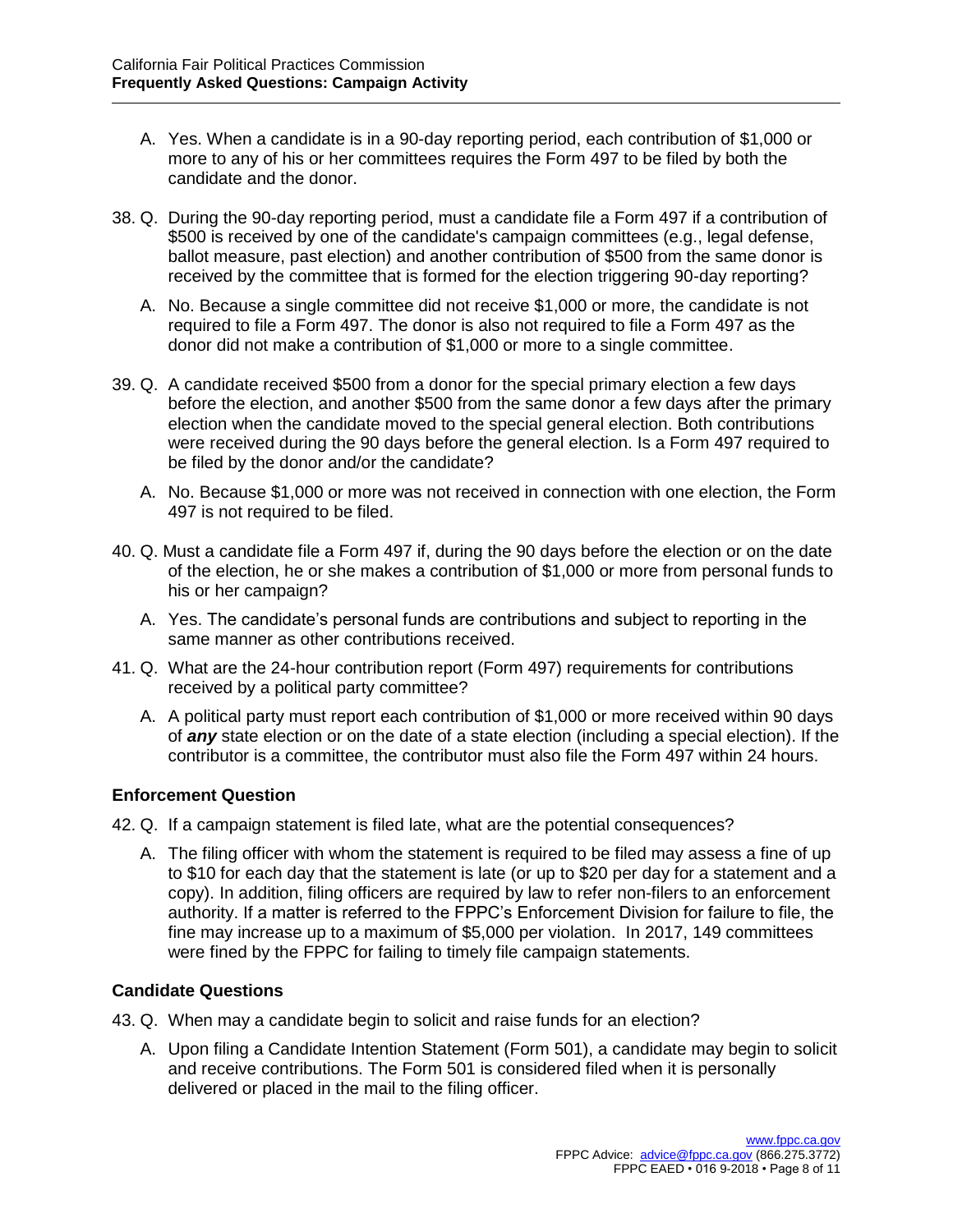- 44. Q. Is a candidate required to file a Form 501 when running for reelection to the same office?
	- A. Yes. A separate Form 501 is required for each election, including reelection to the same office.
- 45. Q. If a candidate does not intend to raise any funds from others and will be spending personal funds only for the filing fee and ballot statement fee, is the candidate required to file a Form 501 and open a campaign bank account?
	- A. No, the candidate is not required to file a Form 501 or open a bank account; only the Form 470 (Campaign Statement – Short Form) is required.
- 46. Q. If a candidate does not intend to raise funds from others, but will be spending \$2,000 or more of his or her personal funds on his or her campaign (in addition to the filing fees and ballot statement fees), is the candidate required to open a bank account?
	- A. Yes. Even if a candidate does not raise funds from others, if he or she spends \$2,000 or more on the campaign (not counting personal funds spent on filing fees and ballot statement fees), he or she qualifies as a committee and must open a campaign bank account. Campaign funds may not be commingled with personal funds.
- 47. Q. What are the rules related to a candidate spending personal funds on his or her own campaign?
	- A. Except for payments for the filing fee, ballot statement fee, and \$50 Secretary of State annual committee fee, a candidate must deposit personal funds into the campaign bank account before making campaign expenditures, even if he or she does not want to be reimbursed. Personal funds may be reported as loans or monetary contributions. Personal funds may not be commingled with campaign funds and campaign expenditures may not be made from a personal account.
- 48. Q. Prior to learning that it was not permitted, a candidate starting up his campaign used personal funds to pay for some campaign expenses. How is this reported on the Form 460?
	- A. So that the activity is properly disclosed, the amount of personal funds used should be reported on Schedule A as a contribution and the expenditure is reported on Schedule E. If the candidate has not yet been reimbursed by the committee, the amount may be reported on Schedule F as an accrued expense. Non-disclosure of the payments is a violation of the Act. All future payments must be made from the campaign bank account; personal funds must be deposited into the account before making expenditures.
- 49. Q. May a campaign worker use personal funds to make campaign expenditures and be reimbursed by the committee?
	- A. Yes. Anyone other than the candidate may use personal funds to make campaign expenditures, such as purchasing printing, and be reimbursed after providing a receipt or invoice to the campaign. However, if the campaign does not reimburse the individual who made the expenditure within 45 days, the committee must report the amount expended as a nonmonetary contribution received.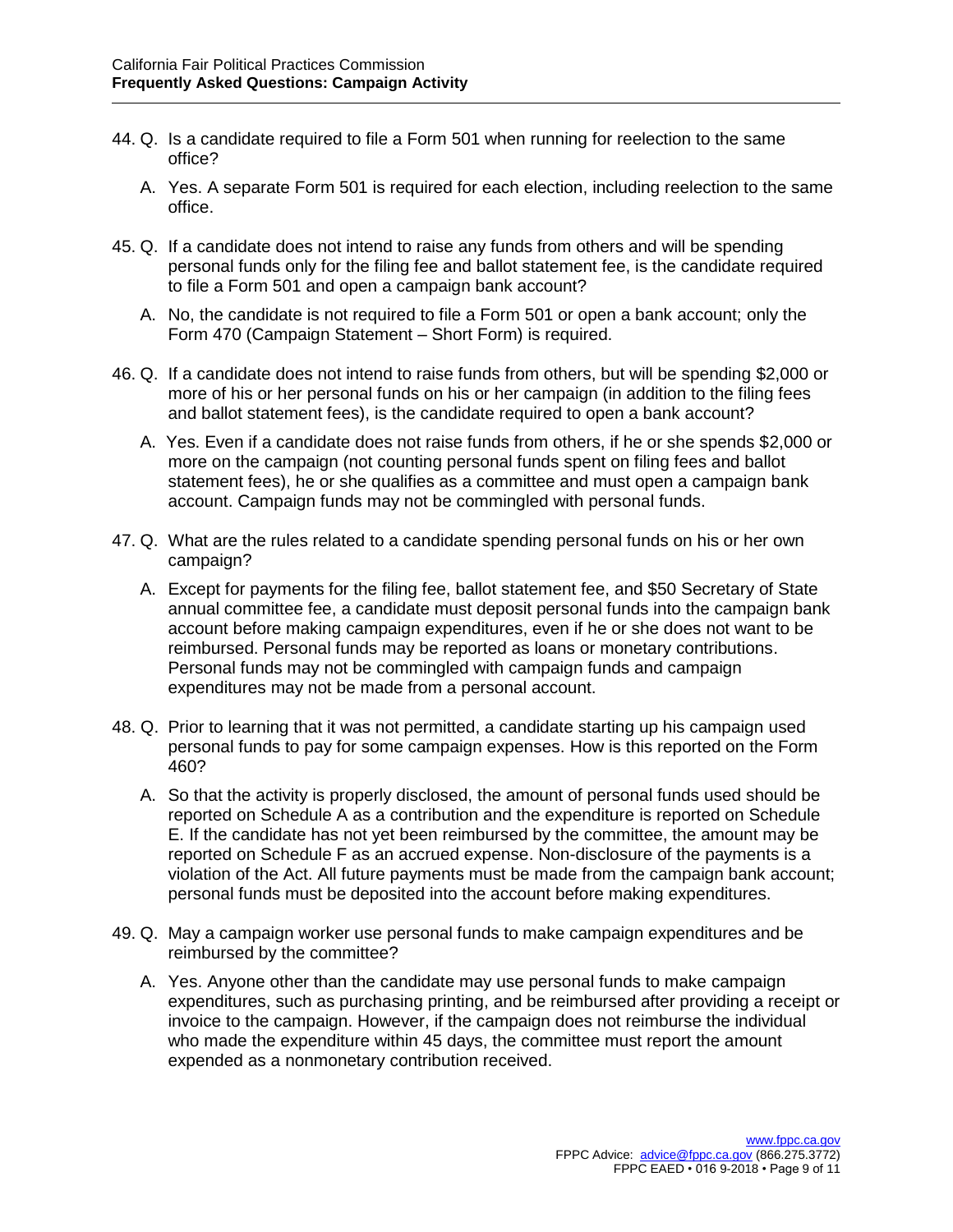- 50. Q. What are the contribution limits for local elections?
	- A. The Act does not impose contribution limits on local elections. However, many local jurisdictions have adopted campaign finance ordinances that include contribution limits. Contact the city clerk or county elections office to determine if there are local contribution limits. The FPPC's website also posts local campaign ordinances.
- 51. Q. If a candidate occasionally uses his or her personal vehicle to attend campaign events and meet with voters, is the use of the vehicle reportable even if the candidate does not want to be reimbursed for the mileage?
	- A. Incidental use of a candidate's personal vehicle for campaign purposes is not considered a contribution or expenditure and is not reportable. However, if the use of the vehicle is directly related to a political, legislative or governmental purpose, and the candidate would like to be reimbursed by the committee, the reimbursement must be made at the rate approved by the Internal Revenue Service pursuant to Section 162 of the Internal Revenue Code.
- 52. Q. If a candidate makes long-distance calls using his or her home phone to request support from organizations statewide, may committee funds be used to pay the phone bill?
	- A. Committee funds may be used for the campaign portion of the bill; however, the noncampaign portion must be paid with personal funds.
- 53. Q. If a candidate is defeated in a local election, may the leftover funds be used to run again in the next local election?
	- A. Yes, if specified requirements are met. An unsuccessful candidate who plans to run for the *same office* in a future election must file a new Form 501 and an amended Form 410 **before** the funds become surplus. Leftover funds become surplus 90 days after an official leaves office (incumbents) or 90 days after the end of the post-election reporting period, whichever is later. The end of the post-election reporting is June 30 for elections held between January 1 and June 30, and December 31 for elections held between July 1 and December 31. (Note: Candidates should check with the local jurisdiction to determine if there is a local ordinance that does not allow a candidate to use the same committee for a future election.)

An unsuccessful candidate who plans to run for a *different office* must file a new Form 501, a new Form 410, and open a new campaign bank account and transfer the funds **before** the funds become surplus as described above.

- 54. Q. If a candidate receives a refund for a filing fee after his or her committee has already been terminated, must the committee and bank account be reopened in order to accept the refund?
	- A. No. Candidates are allowed to accept refunds from a governmental entity without reopening the committee and campaign bank account.
- 55. Q. If a candidate controls a ballot measure committee, must the ballot measure committee file a preelection statement when the candidate's committee is required to?
	- A. Yes. If a candidate has multiple controlled committees, each of the committees are required to file on the dates the candidate is required to file preelection statements in connection with his or her election to office. (See Regulation 18405.)